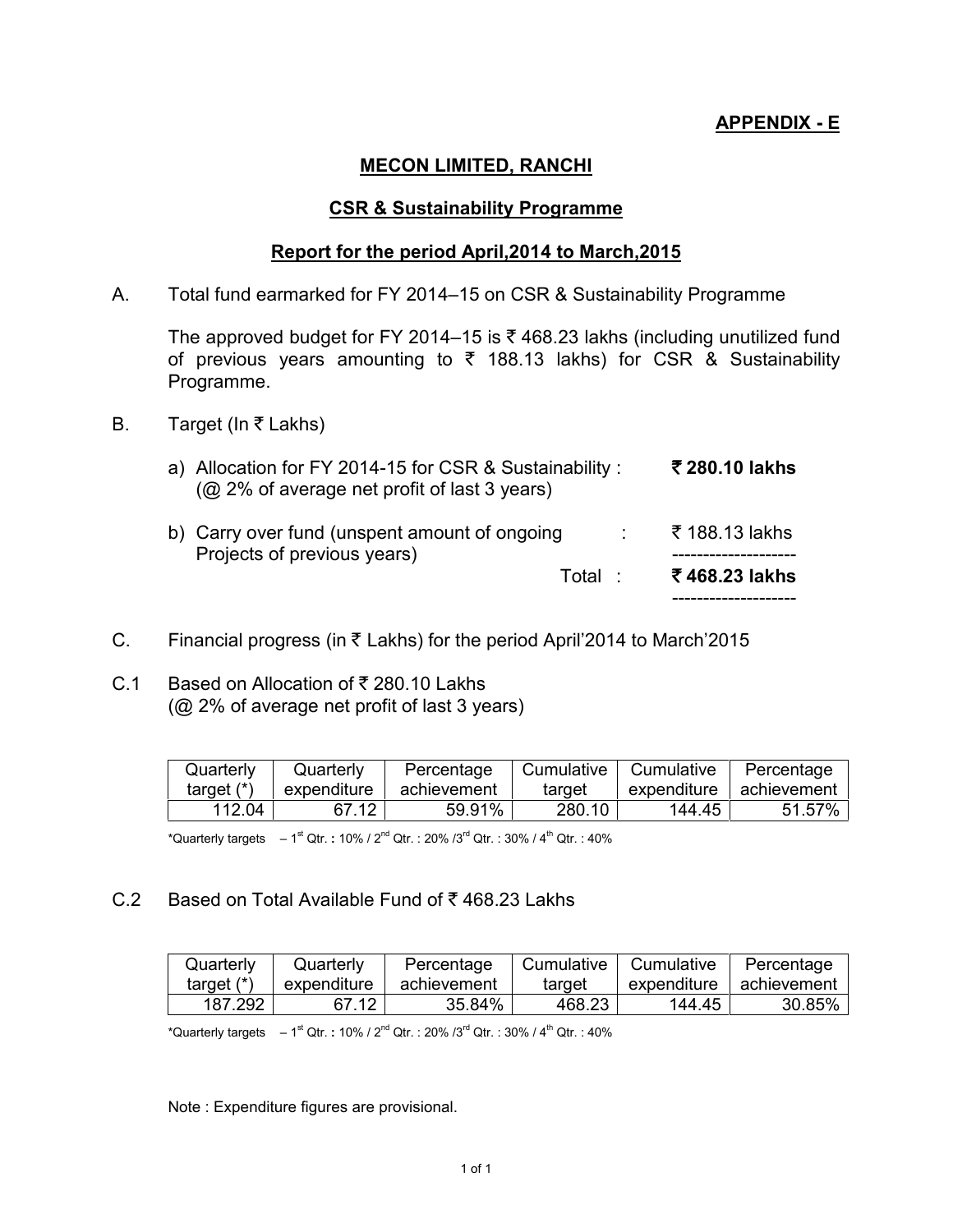

**(As on : 31.03.2015)**

#### **MECON LIMITED, RANCHI**

#### **CSR & Sustainability Programme**

#### **Manner (Details of the Project) in which the amount spent during the financial year 2014-15**

**1 2 3 4 5 6 7 8 9 Sl. No. CSR Projects or activity identified Sector in which the Project is covered Projects or Programmes 1. Local area or Others 2. Specify the state and district (where projects or programmes were undertaken Amount outlay (Budget) Project or Programme wise Amount spent on the projects or programmes Sub-heads : 1. Direct expenditure on projects or programmes 2. Overheads Cumulative expenditure upto the reporting period Amount spent: Direct or through imple menting agency\* Status of the Project 1. Swachh Vidyalaya – Swachh Bharat Abhiyan – Construction of New Toilets/ Repair of Dis-functional Toilets in MHRD Schools i) Construction/ Repair/ Installation of Toilets (53 nos.) :** Construction of New Toilets(11 nos.)/ Repair of dis-functional toilets (6 nos.)/ Installation of Pre-fabricated Bio Toilets (36 nos.) alongwith its maintenance and construction of borewells in MHRD schools in Jharkhand (under Swachh Vidyalaya Abhiyan) MHRD - Swachh Vidyalaya Abhiyan – **Sanitation** Programme 1) Ranchi district – 6 nos. 2) Khunti district – 5 nos. 3) Deoghar district – 6 nos. 4) Hazaribagh district – 12 nos. 5) Lohardaga district – 24 nos. 82.70.000 1.80.040 (To be approved in FY 2015-16) 1,80,040 Direct Work complete. **Sub-Total (1) - 1,80,040 1,80,040**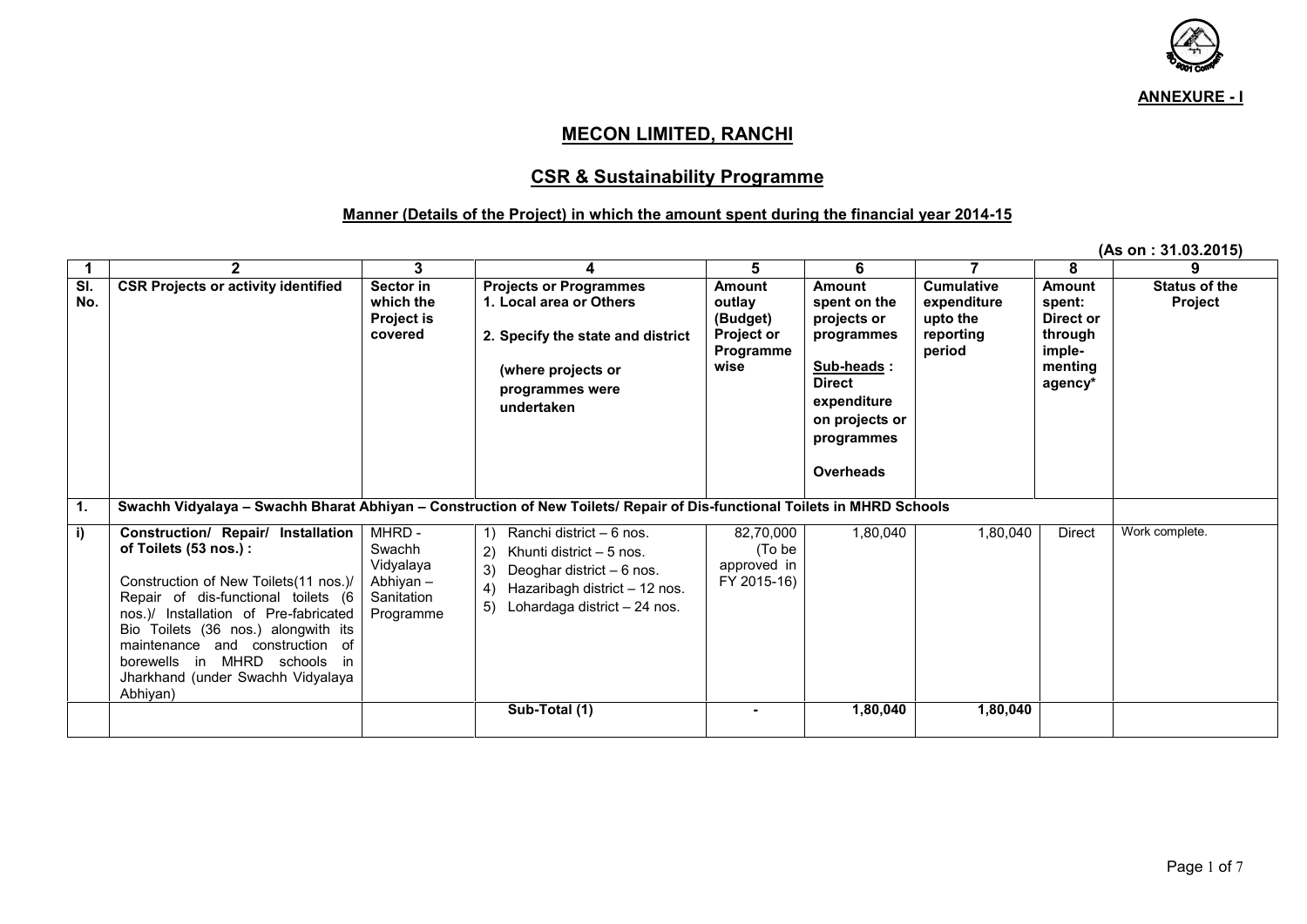

| $\mathbf 1$  | $\mathbf{2}$                                                                                                                                                                            | 3                                                                       | 4                                                                                                                                                                                                                                                                          | 5                                                                             | 6                                                                                                                                                     | $\overline{7}$                                                                                                     | 8                                                                               | 9                                                                                                                                                                                                                                                                                            |
|--------------|-----------------------------------------------------------------------------------------------------------------------------------------------------------------------------------------|-------------------------------------------------------------------------|----------------------------------------------------------------------------------------------------------------------------------------------------------------------------------------------------------------------------------------------------------------------------|-------------------------------------------------------------------------------|-------------------------------------------------------------------------------------------------------------------------------------------------------|--------------------------------------------------------------------------------------------------------------------|---------------------------------------------------------------------------------|----------------------------------------------------------------------------------------------------------------------------------------------------------------------------------------------------------------------------------------------------------------------------------------------|
| SI.<br>No.   | <b>CSR Projects or activity identified</b>                                                                                                                                              | Sector in<br>which the<br><b>Project is</b><br>covered                  | <b>Projects or Programmes</b><br>1. Local area or Others<br>2. Specify the state and district<br>(where projects or<br>programmes were<br>undertaken                                                                                                                       | <b>Amount</b><br>outlay<br>(Budget)<br><b>Project or</b><br>Programme<br>wise | <b>Amount</b><br>spent on the<br>projects or<br>programmes<br>Sub-heads:<br><b>Direct</b><br>expenditure<br>on projects or<br>programmes<br>Overheads | <b>Cumulative</b><br>expenditure<br>upto the<br>reporting<br>period                                                | <b>Amount</b><br>spent:<br>Direct or<br>through<br>imple-<br>menting<br>agency* | <b>Status of the</b><br>Project                                                                                                                                                                                                                                                              |
| 2.           | <b>Rural Development Projects:</b>                                                                                                                                                      |                                                                         |                                                                                                                                                                                                                                                                            |                                                                               |                                                                                                                                                       |                                                                                                                    |                                                                                 |                                                                                                                                                                                                                                                                                              |
| $\mathbf{i}$ | Construction of 3 nos. Toilet<br>complexes<br>(Total Project cost: ₹ 1,60,34,715/-)<br>(Carry-over projects of FY 2012-13)                                                              | Infrastructure<br>Development<br>Programme<br>- Sanitation<br>Programme | 1) Village Residential School<br>(Pranavanand Vidya<br>Mandir), Pancha- (14-seater<br>toilet)<br>2) Village - Pancha (10-seater<br>toilet)<br>3) Village - Parsa Toli, Pancha<br>(10-seater toilet)<br>All the above in Block - Bundu,<br>Dist - Ranchi, State - Jharkhand | 1,04,49,730                                                                   | 7,65,200                                                                                                                                              | 18,27,745<br>$(in FY 12-13) +$<br>37, 31, 740<br>$(in FY 13-14) +$<br>7,65,200<br>(in FY 14-15)<br>$= 63, 24, 685$ | <b>Direct</b>                                                                   | 1) Village School - Work<br>complete.<br>Vill.- Pancha - Work<br>2)<br>complete.<br>Vill - Parsa Toli -<br>Work done - 45%<br>a)<br>b) Plastering<br>work<br>under progress.<br>Balance<br>work:<br>C)<br>Plumbing, Sanitary,<br>Electrics, Finishing,<br>Borewell, Solar PV<br>System, etc. |
| ii)          | Construction of 1 no. Toilet complex<br>(5-seater toilet) for Girls at<br><b>Orphanage Hostel (Anmol Basera)</b><br>(Project cost: ₹ 35,37,405/-)<br>(Carry-over project of FY 2013-14) | Infrastructure<br>Development<br>Programme<br>Sanitation<br>Programme   | Village - Sungi, Block - Karra<br>Dist - Khunti, State - Jharkhand                                                                                                                                                                                                         | 27,41,820                                                                     | 9,92,240                                                                                                                                              | 7,95,590<br>$(FY 13-14) +$<br>9,92,240<br>(in FY 14-15)<br>$= 17,87,830$                                           | <b>Direct</b>                                                                   | Work complete<br>(Except for Solar PV<br>System)                                                                                                                                                                                                                                             |
| iii)         | Construction of 1 no. Toilet Complex<br>(5-seater toilet) for Boys at<br><b>Orphanage Hostel (Anmol Basera)</b><br>(Project cost: ₹ 35,57,005/-)                                        | Infrastructure<br>Development<br>Programme<br>Sanitation<br>Programme   | Village - Sungi, Block - Karra<br>Dist - Khunti, State - Jharkhand                                                                                                                                                                                                         | 40,00,000                                                                     | 11,53,045                                                                                                                                             | 11,53,045                                                                                                          | <b>Direct</b>                                                                   | Construction work under<br>a)<br>progress.<br>Work done $-35%$<br>b)<br>Balance work: Roof<br>slab, Plastering,<br>Plumbing, Sanitary,<br>Electrics, Finishing,<br>Borewell, Solar PV<br>System, etc.                                                                                        |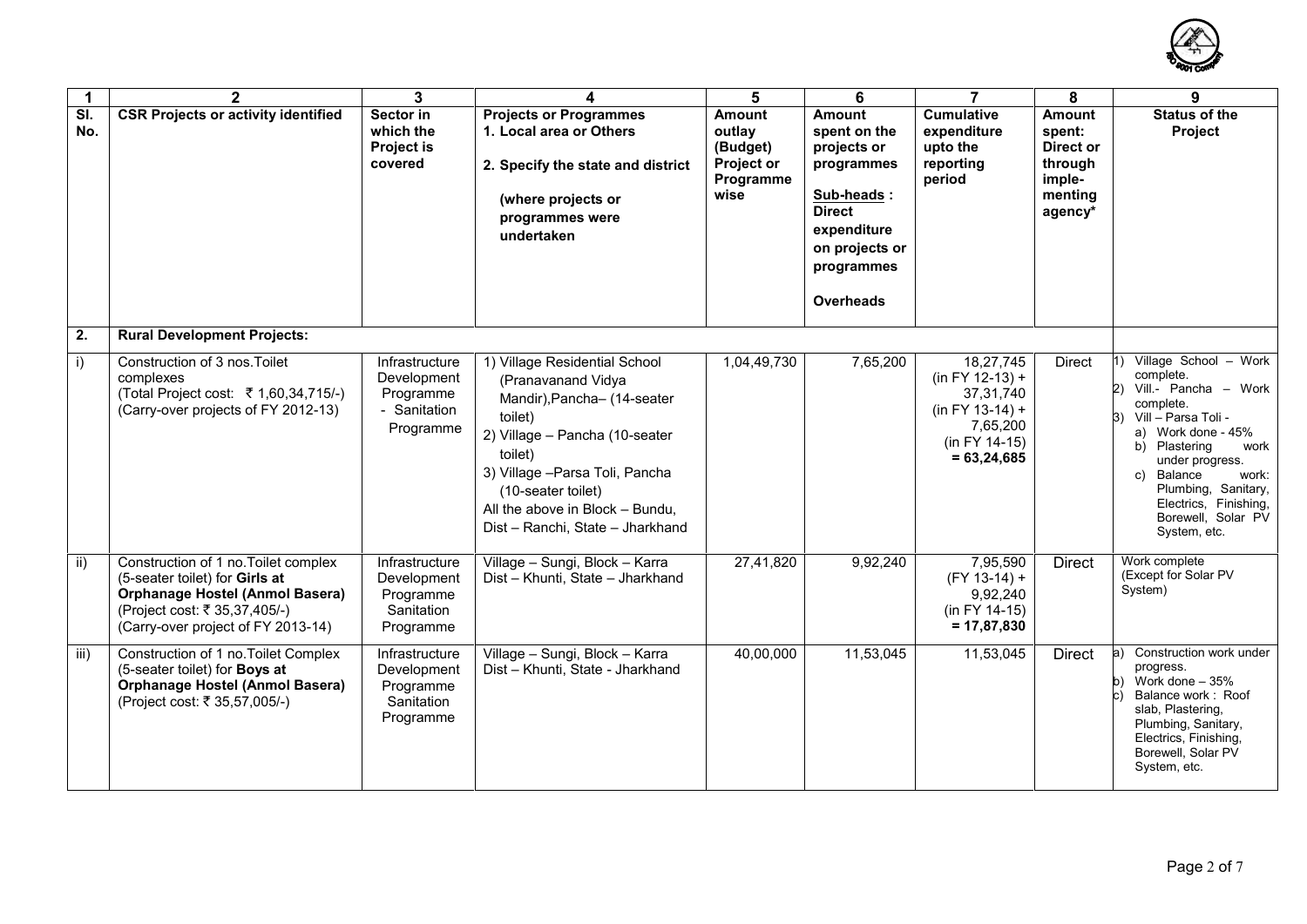

| $\mathbf 1$                     | $\mathbf{2}$                                                                                                                                                | $\mathbf{3}$                                                                 | 4                                                                                                                                                                       | 5                                                                             | 6                                                                                                                                                            | $\overline{7}$                                                                                                                                | 8                                                                               | 9                                                                                              |
|---------------------------------|-------------------------------------------------------------------------------------------------------------------------------------------------------------|------------------------------------------------------------------------------|-------------------------------------------------------------------------------------------------------------------------------------------------------------------------|-------------------------------------------------------------------------------|--------------------------------------------------------------------------------------------------------------------------------------------------------------|-----------------------------------------------------------------------------------------------------------------------------------------------|---------------------------------------------------------------------------------|------------------------------------------------------------------------------------------------|
| $\overline{\mathsf{SI}}$<br>No. | <b>CSR Projects or activity identified</b>                                                                                                                  | Sector in<br>which the<br><b>Project is</b><br>covered                       | <b>Projects or Programmes</b><br>1. Local area or Others<br>2. Specify the state and district<br>(where projects or<br>programmes were<br>undertaken                    | <b>Amount</b><br>outlay<br>(Budget)<br><b>Project or</b><br>Programme<br>wise | <b>Amount</b><br>spent on the<br>projects or<br>programmes<br>Sub-heads:<br><b>Direct</b><br>expenditure<br>on projects or<br>programmes<br><b>Overheads</b> | <b>Cumulative</b><br>expenditure<br>upto the<br>reporting<br>period                                                                           | <b>Amount</b><br>spent:<br>Direct or<br>through<br>imple-<br>menting<br>agency* | <b>Status of the</b><br><b>Project</b>                                                         |
| iv)                             | Construction of High School for<br>Tribals (Vyakti Vikas Kendra)<br>(Project cost: ₹20,00,000/-)<br>(Carry-over project of FY 2011-12)                      | Infrastructure<br>Development<br>Programme -<br>Construction<br>of School    | Village-Kudri, Block - Karra,<br>Dist.-Khunti, State - Jharkhand                                                                                                        | 3,00,000                                                                      | 1,00,000                                                                                                                                                     | 7,90,000<br>$(in FY 11-12) +$<br>5,50,000<br>$(in FY 12-13) +$<br>3.60.000<br>$(in FY 13-14) +$<br>1,00,000<br>(in FY 14-15)<br>$= 18,00,000$ | <b>Direct</b>                                                                   | Work complete.                                                                                 |
| V)                              | Construction of Classrooms (at Patel<br>Gyan Vidya Peeth & Madarsa Ahle<br>Sunnat)<br>(Project cost : ₹ 15,21,354/-)<br>(Carry-over projects of FY 2012-13) | Infrastructure<br>Development<br>Programme-<br>Construction of<br>Classrooms | Village-Sisour, Dist.-Gonda<br>$\left( \begin{matrix} 1 \end{matrix} \right)$<br>$(1$ No.)<br>Village-Raigaon, Dewariya<br>Alawal, Dist-Gonda (1 No.)<br>$State - U.P.$ | 5,10,175                                                                      | 2,03,840                                                                                                                                                     | 4,94,075<br>$(in FY 12-13) +$<br>5,37,625<br>$(in FY 13-14) +$<br>2,03,840<br>(in FY 14-15)<br>$= 12,35,540$                                  | <b>Direct</b>                                                                   | a) Work complete.<br>Final bill received & will<br>be processed after site<br>verification.    |
| vi)                             | Construction of CC road (500m)<br>(Project cost: ₹24,64,000/-)<br>(Carry-over project of FY 2012-13)                                                        | Infrastructure<br>Development<br>Programme-<br>Construction of<br>Road       | at Dumariadeeh, Vazirganj,<br>Dist.-Gonda, State - U.P.                                                                                                                 | 4,33,490                                                                      | 1,73,305                                                                                                                                                     | 6,89,265<br>$(in FY12-13) +$<br>13,55,030<br>$(in FY 13-14) +$<br>1,73,305<br>(in FY 14-15)<br>$= 22,17,600$                                  | <b>Direct</b>                                                                   | a) Work complete.<br>b) Final bill received & will<br>be processed after site<br>verification. |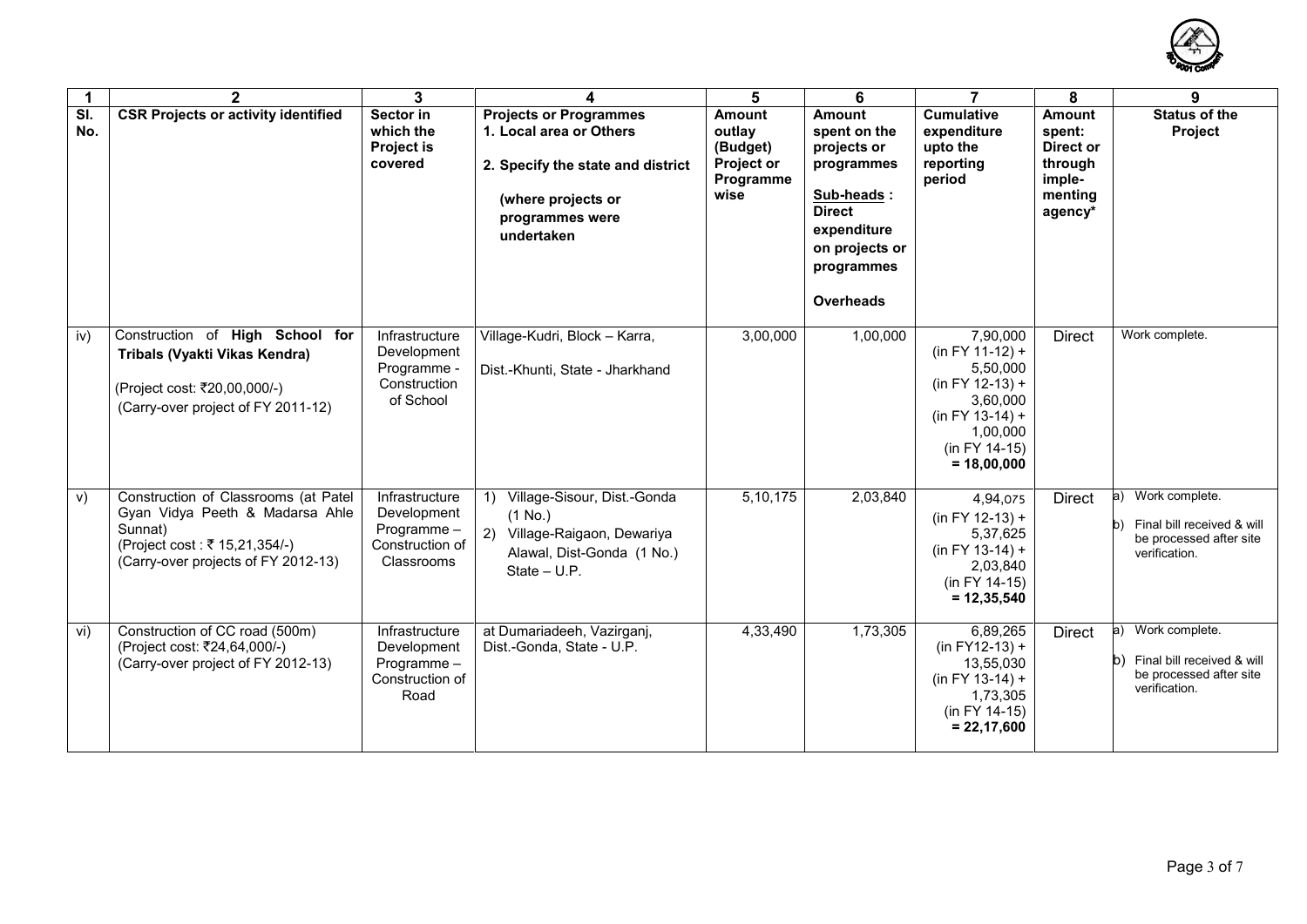

| $\mathbf{1}$  | $\mathbf{2}$                                                                                                                                                                         | 3                                                                       | 4                                                                                                                                                                                                                                                                                                                            | 5                                                                             | 6                                                                                                                                                            | $\overline{7}$                                                              | 8                                                                               | 9                                                                                                             |
|---------------|--------------------------------------------------------------------------------------------------------------------------------------------------------------------------------------|-------------------------------------------------------------------------|------------------------------------------------------------------------------------------------------------------------------------------------------------------------------------------------------------------------------------------------------------------------------------------------------------------------------|-------------------------------------------------------------------------------|--------------------------------------------------------------------------------------------------------------------------------------------------------------|-----------------------------------------------------------------------------|---------------------------------------------------------------------------------|---------------------------------------------------------------------------------------------------------------|
| SI.<br>No.    | <b>CSR Projects or activity identified</b>                                                                                                                                           | Sector in<br>which the<br><b>Project is</b><br>covered                  | <b>Projects or Programmes</b><br>1. Local area or Others<br>2. Specify the state and district<br>(where projects or<br>programmes were<br>undertaken                                                                                                                                                                         | <b>Amount</b><br>outlay<br>(Budget)<br><b>Project or</b><br>Programme<br>wise | <b>Amount</b><br>spent on the<br>projects or<br>programmes<br>Sub-heads:<br><b>Direct</b><br>expenditure<br>on projects or<br>programmes<br><b>Overheads</b> | <b>Cumulative</b><br>expenditure<br>upto the<br>reporting<br>period         | <b>Amount</b><br>spent:<br>Direct or<br>through<br>imple-<br>menting<br>agency* | <b>Status of the</b><br>Project                                                                               |
| vii)          | Projects in disaster affected areas of<br>Uttarakhand<br>Ambulance have<br>been<br>(3<br>nos.<br>provided to Uttarakhand;1 each in<br>Uttarkashi, Chamoli & Pithoragarh<br>district) | Infrastructure<br>Development<br>Programme-<br>Disaster Relief          | Board of Revenue, Dehradun<br>State - Uttarakhand                                                                                                                                                                                                                                                                            | 10,00,000                                                                     | 9,13,585                                                                                                                                                     | 9,13,585                                                                    | <b>Direct</b>                                                                   | Work complete.                                                                                                |
|               |                                                                                                                                                                                      |                                                                         | Sub-Total (2)                                                                                                                                                                                                                                                                                                                | 1,94,35,215                                                                   | 43,01,215                                                                                                                                                    | 1,54,32,285                                                                 |                                                                                 |                                                                                                               |
| 3.            | Preventive Healthcare and Drinking Water projects                                                                                                                                    |                                                                         |                                                                                                                                                                                                                                                                                                                              |                                                                               |                                                                                                                                                              |                                                                             |                                                                                 |                                                                                                               |
| i)            | Construction of 15 nos. additional<br>borewells<br>(Project cost: ₹ 13,68,315/-)<br>(Carry-over project of FY 2013-14)                                                               | Providing<br>drinking water<br>facilities in<br>villages/rural<br>areas | Paras Toli (1 No.), Dibadih (2<br>Nos.), Amba Toli (1 No.), Tiril Toli<br>(1 No.), Pandu<br>(1 No.), Jagmai<br>Toli (2 Nos.), Cheshire Homes (1<br>No.), BSP High School (1 No.), Vill<br>- Pancha (1 No.), Vill - Rupru (1<br>No.) in Ranchi district; & Vill - Rai<br>Nos.), Khunti district of<br>(3)<br>Jharkhand state. | 7,28,280                                                                      | 4,88,410                                                                                                                                                     | 6,40,030<br>$(in FY 13-14) +$<br>4,88,410<br>(in FY 14-15)<br>$= 11,28,440$ | Direct                                                                          | a) 14 nos. borewells<br>completed by<br>March'15.<br>b) 1 no. borewell shall<br>be constructed in<br>May' 15. |
| $\mathsf{ii}$ | Mobile Health camps with a team of<br>doctors, paramedical staff etc.<br>alongwith medicine for free health<br>check-up & medicines were given to<br>the poor & needy patients       | Community<br>Healthcare                                                 | St.<br>Michael's<br><b>CSR</b><br>Pavilion,<br>Blind,<br>School<br>for<br>the<br>Ganyor<br>Toli,<br>Jagannathpur,<br>Pundag, Pandu Toli in Ranchi<br>District; Vill - Rai and Vill - Sungi<br>in Khunti district, Jharkhand                                                                                                  | 7,20,000                                                                      | 5,33,585                                                                                                                                                     | 5,33,585                                                                    | <b>Direct</b>                                                                   | Regular project                                                                                               |
|               |                                                                                                                                                                                      |                                                                         | Sub-Total (3)                                                                                                                                                                                                                                                                                                                | 14,48,280                                                                     | 10,21,995                                                                                                                                                    | 16,62,025                                                                   |                                                                                 |                                                                                                               |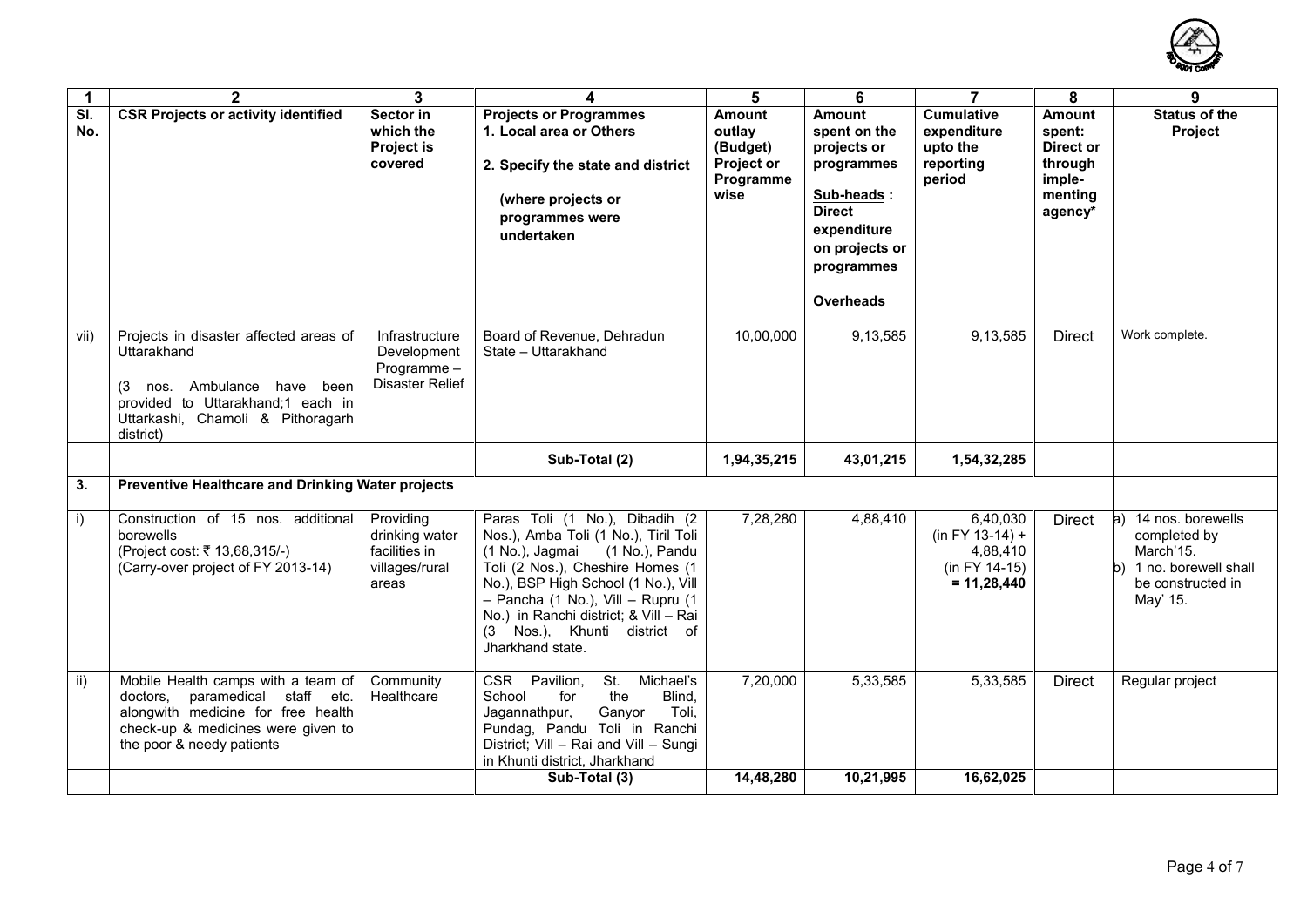

| 1            | $\mathbf{2}$                                                                                                                                      | 3                                                                                                    | 4                                                                                                                                                                                                                                                               | 5                                                                      | 6                                                                                                                                                     | $\overline{7}$                                                             | 8                                                                               | 9                               |
|--------------|---------------------------------------------------------------------------------------------------------------------------------------------------|------------------------------------------------------------------------------------------------------|-----------------------------------------------------------------------------------------------------------------------------------------------------------------------------------------------------------------------------------------------------------------|------------------------------------------------------------------------|-------------------------------------------------------------------------------------------------------------------------------------------------------|----------------------------------------------------------------------------|---------------------------------------------------------------------------------|---------------------------------|
| SI.<br>No.   | <b>CSR Projects or activity identified</b>                                                                                                        | Sector in<br>which the<br><b>Project is</b><br>covered                                               | <b>Projects or Programmes</b><br>1. Local area or Others<br>2. Specify the state and district<br>(where projects or<br>programmes were<br>undertaken                                                                                                            | Amount<br>outlay<br>(Budget)<br><b>Project or</b><br>Programme<br>wise | <b>Amount</b><br>spent on the<br>projects or<br>programmes<br>Sub-heads:<br><b>Direct</b><br>expenditure<br>on projects or<br>programmes<br>Overheads | <b>Cumulative</b><br>expenditure<br>upto the<br>reporting<br>period        | <b>Amount</b><br>spent:<br>Direct or<br>through<br>imple-<br>menting<br>agency* | <b>Status of the</b><br>Project |
| 4.           | Education, Employment Enhancing Vocational Skills and Livelihood Enhancement projects                                                             |                                                                                                      |                                                                                                                                                                                                                                                                 |                                                                        |                                                                                                                                                       |                                                                            |                                                                                 |                                 |
| $\mathsf{i}$ | Free Literacy programme for the<br>under privileged children at 13<br><b>Community Education Centres</b>                                          | Community<br>Education<br>Scheme                                                                     | Irgoo Toli (2 nos.), Argora,<br>Jaganathpur, Ravidas Mohalla,<br>Kusai, Pathar Kocha, Pokhar Toli,<br>Ganyor Toli, Bharam Toli; Vill -<br>Oberia, Hatia; Vill. - Rupru,<br>Angara Block of Ranchi District &<br>Vill. - Rai of Khunti district of<br>Jharkhand. | 3,12,000                                                               | 3,28,250                                                                                                                                              | 3,12,000<br>$(in FY 14-15) +$<br>16,250<br>(in FY 13-14)<br>$= 3, 28, 250$ | <b>Direct</b>                                                                   | Regular project                 |
| ii)          | Free Stitching training for under<br>privileged women at 8 stitching<br>Centres                                                                   | Women<br>Empowerment<br>Scheme<br>(Employment/<br>Livelihood<br>Enhancing<br>Vocational<br>Skills)   | Mani Tola, Doranda Urdu Library,<br>Hinoo, Argora, Pathar Kocha,<br>Kishorganj, and Jagannathpur in<br>Ranchi District & Vill - Sungi of<br>Khunti district of Jharkhand.                                                                                       | 2,88,000                                                               | 2,18,440                                                                                                                                              | 2,18,440                                                                   | <b>Direct</b>                                                                   | Regular project                 |
| iii)         | Vocational Training in the field of<br>Radio & TV technician, Electrical<br>technician,<br>Welding<br>technology,<br><b>Computer Applications</b> | Vocational<br>Training<br>Scheme<br>(Employment/<br>Livelihood<br>Enhancing<br>Vocational<br>Skills) | VTI, Dist - Ranchi<br>State - Jharkhand                                                                                                                                                                                                                         | 2,33,800                                                               | 1,65,600                                                                                                                                              | 1,65,600                                                                   | <b>Direct</b>                                                                   | Regular project                 |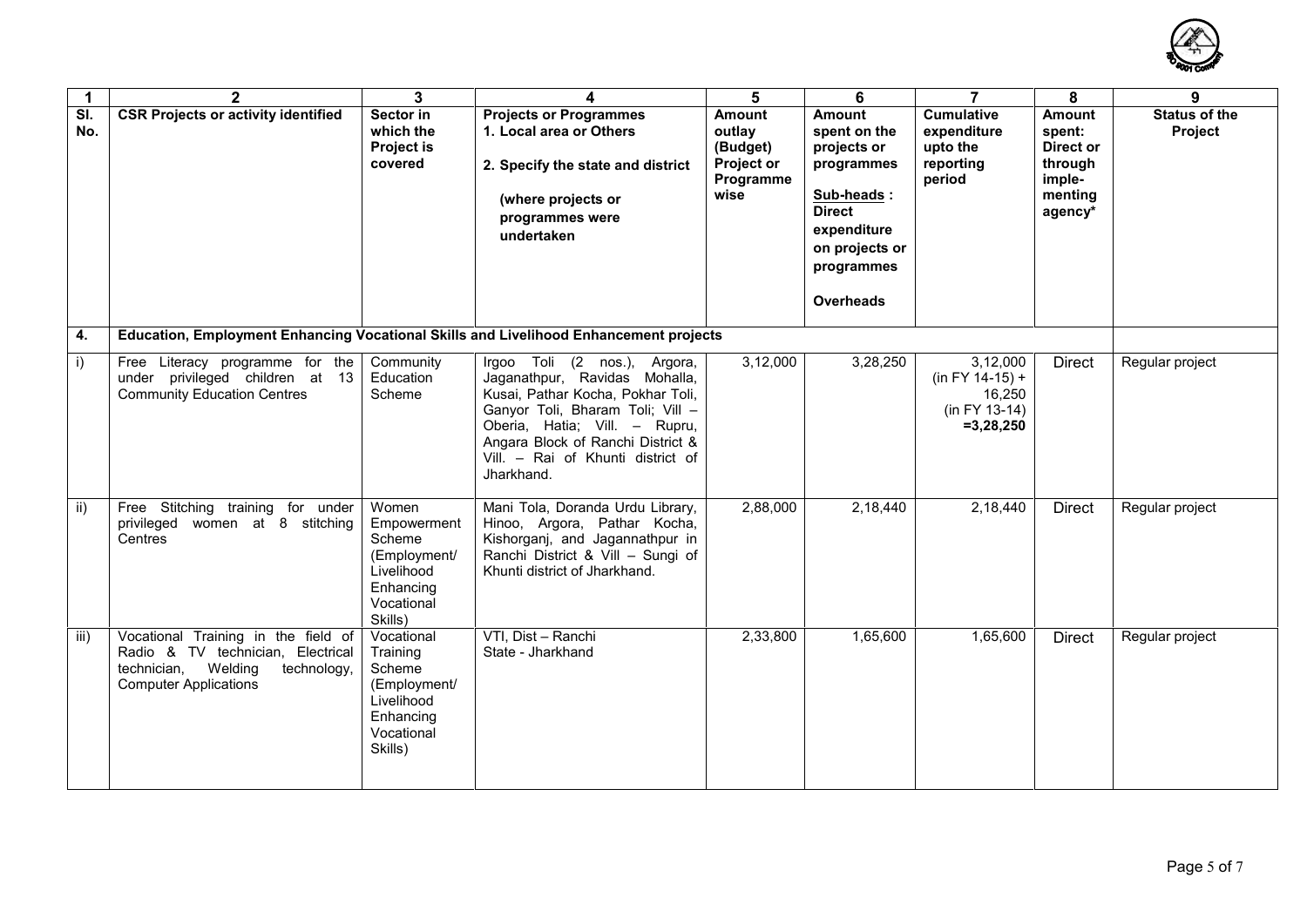

| $\mathbf{1}$ | $\mathbf{2}$                                                                                                                                           | 3                                                      | 4                                                                                                                                                                                                                                                            | 5                                                                      | 6                                                                                                                                                            | $\overline{7}$                                                                                                | 8                                                                               | 9                                                                                        |
|--------------|--------------------------------------------------------------------------------------------------------------------------------------------------------|--------------------------------------------------------|--------------------------------------------------------------------------------------------------------------------------------------------------------------------------------------------------------------------------------------------------------------|------------------------------------------------------------------------|--------------------------------------------------------------------------------------------------------------------------------------------------------------|---------------------------------------------------------------------------------------------------------------|---------------------------------------------------------------------------------|------------------------------------------------------------------------------------------|
| SI.<br>No.   | <b>CSR Projects or activity identified</b>                                                                                                             | Sector in<br>which the<br><b>Project is</b><br>covered | <b>Projects or Programmes</b><br>1. Local area or Others<br>2. Specify the state and district<br>(where projects or<br>programmes were<br>undertaken                                                                                                         | <b>Amount</b><br>outlay<br>(Budget)<br>Project or<br>Programme<br>wise | <b>Amount</b><br>spent on the<br>projects or<br>programmes<br>Sub-heads:<br><b>Direct</b><br>expenditure<br>on projects or<br>programmes<br><b>Overheads</b> | <b>Cumulative</b><br>expenditure<br>upto the<br>reporting<br>period                                           | <b>Amount</b><br>spent:<br>Direct or<br>through<br>imple-<br>menting<br>agency* | <b>Status of the</b><br>Project                                                          |
| iv)          | Construction of 1 <sup>st</sup> floor of Boys<br>Hostel Building for Blind Boys<br>(Project Cost: ₹ 21,62,500/-)<br>(Carry-over project of FY 2012-13) | Projects for<br>Differently<br>abled                   | St. Michael's School for the Blind,<br>Dist - Ranchi, State - Jharkhand                                                                                                                                                                                      | 25,00,000                                                              | 11,58,770                                                                                                                                                    | 11,58,770                                                                                                     | <b>Direct</b>                                                                   | Work done - 90%<br>$ a\rangle$<br><b>Balance finishing</b><br>b)<br>work under progress. |
| V)           | Construction of Office-cum-Training &<br>Dormitory Building for Blind Girls<br>(Project cost: ₹ 24,70,000/-)<br>(Carry-over project of FY 2012-13)     | Projects for<br>Differently<br>abled                   | Braj Kishore Netraheen Balika<br>Vidyalaya, Bargain, Dist - Ranchi,<br>State - Jharkhand                                                                                                                                                                     | 3,70,500                                                               | 2,47,000                                                                                                                                                     | 12,35,000<br>$(in FY 12-13) +$<br>8,64,500<br>$(in FY 13-14) +$<br>2,47,000<br>(in FY 14-15)<br>$= 23,46,500$ | Direct                                                                          | Work complete<br>(Except for installation<br>of Lightening Protection<br>System)         |
|              |                                                                                                                                                        |                                                        | Sub-Total (4)                                                                                                                                                                                                                                                | 37,04,300                                                              | 21,18,060                                                                                                                                                    | 42,17,560                                                                                                     |                                                                                 |                                                                                          |
| 5.           | Projects for Old Age Homes, Orphanage etc.                                                                                                             |                                                        |                                                                                                                                                                                                                                                              |                                                                        |                                                                                                                                                              |                                                                                                               |                                                                                 |                                                                                          |
| $\mathbf{i}$ | Installation of Safe Drinking Water<br>facilities at Old Age Home                                                                                      | Facilities at Old<br>Age Homes                         | Village-Nagri, District-Ranchi<br>State - Jharkhand                                                                                                                                                                                                          | 47.765                                                                 | 46.905                                                                                                                                                       | 46,905                                                                                                        | <b>Direct</b>                                                                   | Work complete.                                                                           |
|              |                                                                                                                                                        |                                                        | Sub-Total (5)                                                                                                                                                                                                                                                | 47,765                                                                 | 46,905                                                                                                                                                       | 46,905                                                                                                        |                                                                                 |                                                                                          |
| 6.           | <b>Environmental Sustainability</b>                                                                                                                    |                                                        |                                                                                                                                                                                                                                                              |                                                                        |                                                                                                                                                              |                                                                                                               |                                                                                 |                                                                                          |
| $\vert$      | Providing 100 nos. LED based Solar<br>Street Lights in Adopted villages/<br>Other Villages<br>(Approved project of FY 2013-14)                         | Promotion of<br>non-<br>conventional<br>energy         | Village - Pancha, Bar Toli, Parsa<br>Toli, Amanburu - Munda Toli,<br>Birhor Toli, Block - Bundu; Vill -<br>Rupru, Block - Angara of Ranchi<br>district; Vill - Rai, Block - Fudi<br>and Vill - Sungi, Block - Karra of<br>Khunti District, State - Jharkhand | 30,00,000                                                              | 16,66,020                                                                                                                                                    | 16,66,020                                                                                                     | <b>Direct</b>                                                                   | Work complete.                                                                           |
|              |                                                                                                                                                        |                                                        | Sub-Total (6)                                                                                                                                                                                                                                                | 30,00,000                                                              | 16,66,020                                                                                                                                                    | 16,66,020                                                                                                     |                                                                                 |                                                                                          |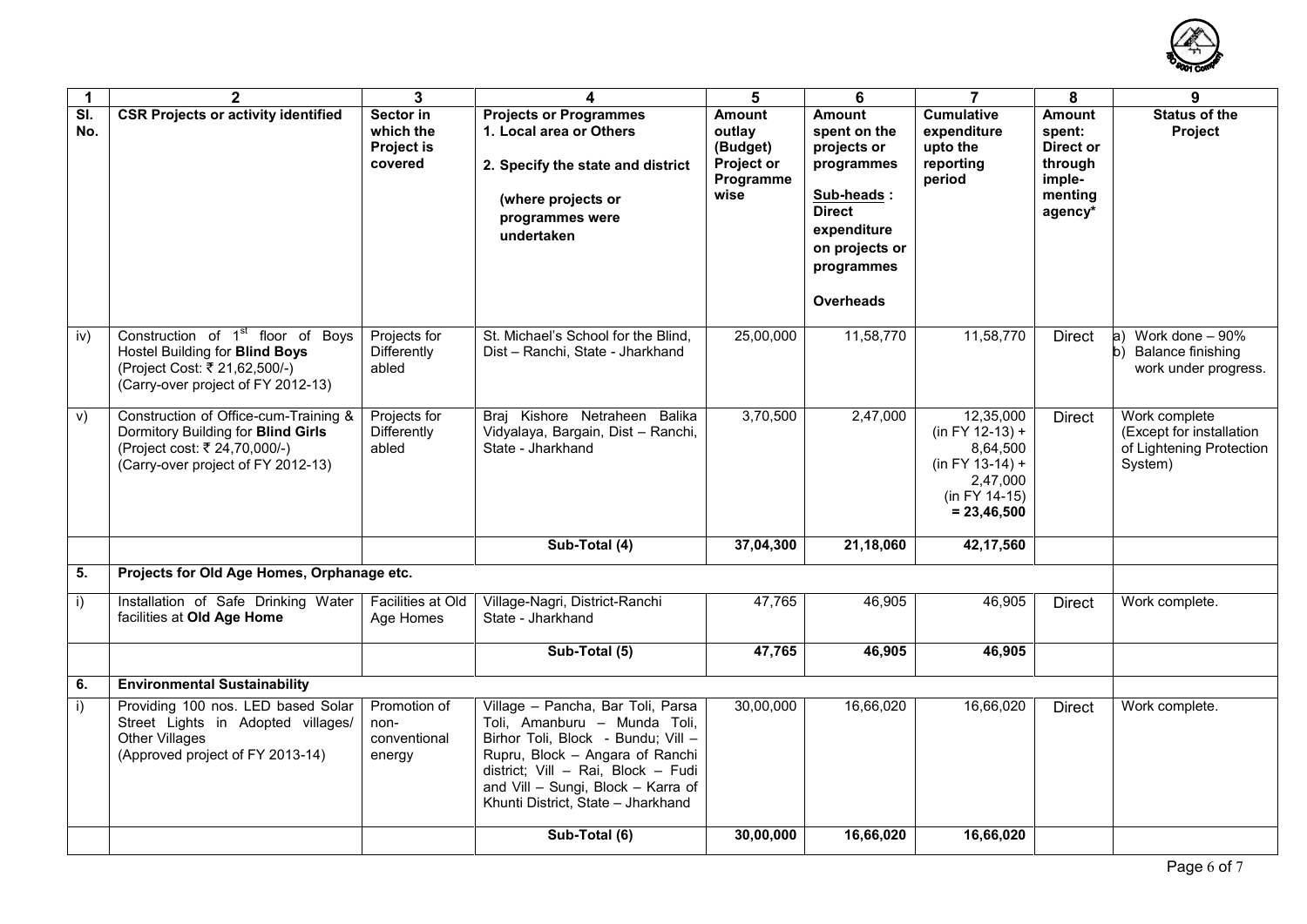

| $\mathbf{1}$     | $\overline{2}$                                                                                                   | 3                                                                                                                                                                                                 | 4                                                                                                                                                    | 5                                                                      | 6                                                                                                                                              | $\overline{7}$                                                      | 8                                                                               | 9                                                                                                                                                                           |
|------------------|------------------------------------------------------------------------------------------------------------------|---------------------------------------------------------------------------------------------------------------------------------------------------------------------------------------------------|------------------------------------------------------------------------------------------------------------------------------------------------------|------------------------------------------------------------------------|------------------------------------------------------------------------------------------------------------------------------------------------|---------------------------------------------------------------------|---------------------------------------------------------------------------------|-----------------------------------------------------------------------------------------------------------------------------------------------------------------------------|
| SI.<br>No.       | <b>CSR Projects or activity identified</b>                                                                       | Sector in<br>which the<br><b>Project is</b><br>covered                                                                                                                                            | <b>Projects or Programmes</b><br>1. Local area or Others<br>2. Specify the state and district<br>(where projects or<br>programmes were<br>undertaken | <b>Amount</b><br>outlay<br>(Budget)<br>Project or<br>Programme<br>wise | Amount<br>spent on the<br>projects or<br>programmes<br>Sub-heads:<br><b>Direct</b><br>expenditure<br>on projects or<br>programmes<br>Overheads | <b>Cumulative</b><br>expenditure<br>upto the<br>reporting<br>period | <b>Amount</b><br>spent:<br>Direct or<br>through<br>imple-<br>menting<br>agency* | <b>Status of the</b><br>Project                                                                                                                                             |
| $\overline{7}$ . | Other activities/Miscellaneous programs                                                                          |                                                                                                                                                                                                   |                                                                                                                                                      |                                                                        |                                                                                                                                                |                                                                     |                                                                                 |                                                                                                                                                                             |
| i)               | Construction of Multi-purpose Pavilion<br>(Project cost: ₹44,15,990/-)<br>(Approved project of FY 2013-14)       | Infrastructure<br>Development<br>Programme-<br>For promotion of<br>products of<br>Beneficiaries/<br>Adopted villages/<br>Stitching Trg.<br>centres; Health<br>camps for poor &<br>underprivileged | Shyamali, Dist - Ranchi<br>State - J harkhand                                                                                                        | 75,00,000                                                              | 44, 15, 990                                                                                                                                    | 44,15,990                                                           | <b>Direct</b>                                                                   | Work complete.                                                                                                                                                              |
| ii)              | Construction of rooms at Chinmaya<br>Mission<br>(Project cost: ₹ 8,53,280/-)<br>(Approved project of FY 2013-14) | Infrastructure<br>Development<br>Programme                                                                                                                                                        | Lake Road Dist - Ranchi<br>State - Jharkhand                                                                                                         | 10,00,000                                                              | 3,45,200                                                                                                                                       | 3,45,200                                                            | <b>Direct</b>                                                                   | Work done - 90%<br> a)<br><b>Balance finishing</b><br>b)<br>work under progress.                                                                                            |
| iii)             | <b>Construction of Community Centre</b><br>(Project cost: ₹ 35,24,000)<br>(Carry-over project of FY 2013-14)     | Infrastructure<br>Development<br>Programme                                                                                                                                                        | Akbarpur, Dist.-Kanpur Dehat,<br>State $- U.P$                                                                                                       | 29,12,630                                                              | ---                                                                                                                                            | 6,11,370<br>$(in FY 13-14)$                                         | <b>Direct</b>                                                                   | $ a\rangle$<br>Construction work<br>under progress<br>b) Work done upto<br>Lintel level.<br>Bills have been<br>received and would<br>be cleared after site<br>verification. |
| iv)              | Miscellaneous<br>Expenses including<br>tour & transport                                                          | $\overline{\phantom{a}}$                                                                                                                                                                          | $\overline{\phantom{a}}$                                                                                                                             | 6,00,000                                                               | 3,49,945                                                                                                                                       | 3,49,945                                                            | <b>Direct</b>                                                                   |                                                                                                                                                                             |
|                  |                                                                                                                  |                                                                                                                                                                                                   | Sub-Total (7)                                                                                                                                        | 1,20,12,630                                                            | 51,11,135                                                                                                                                      | 57,22,505                                                           |                                                                                 |                                                                                                                                                                             |
|                  |                                                                                                                  |                                                                                                                                                                                                   | <b>Grand Total</b>                                                                                                                                   | 3,96,48,190                                                            | 1,44,45,370                                                                                                                                    |                                                                     |                                                                                 |                                                                                                                                                                             |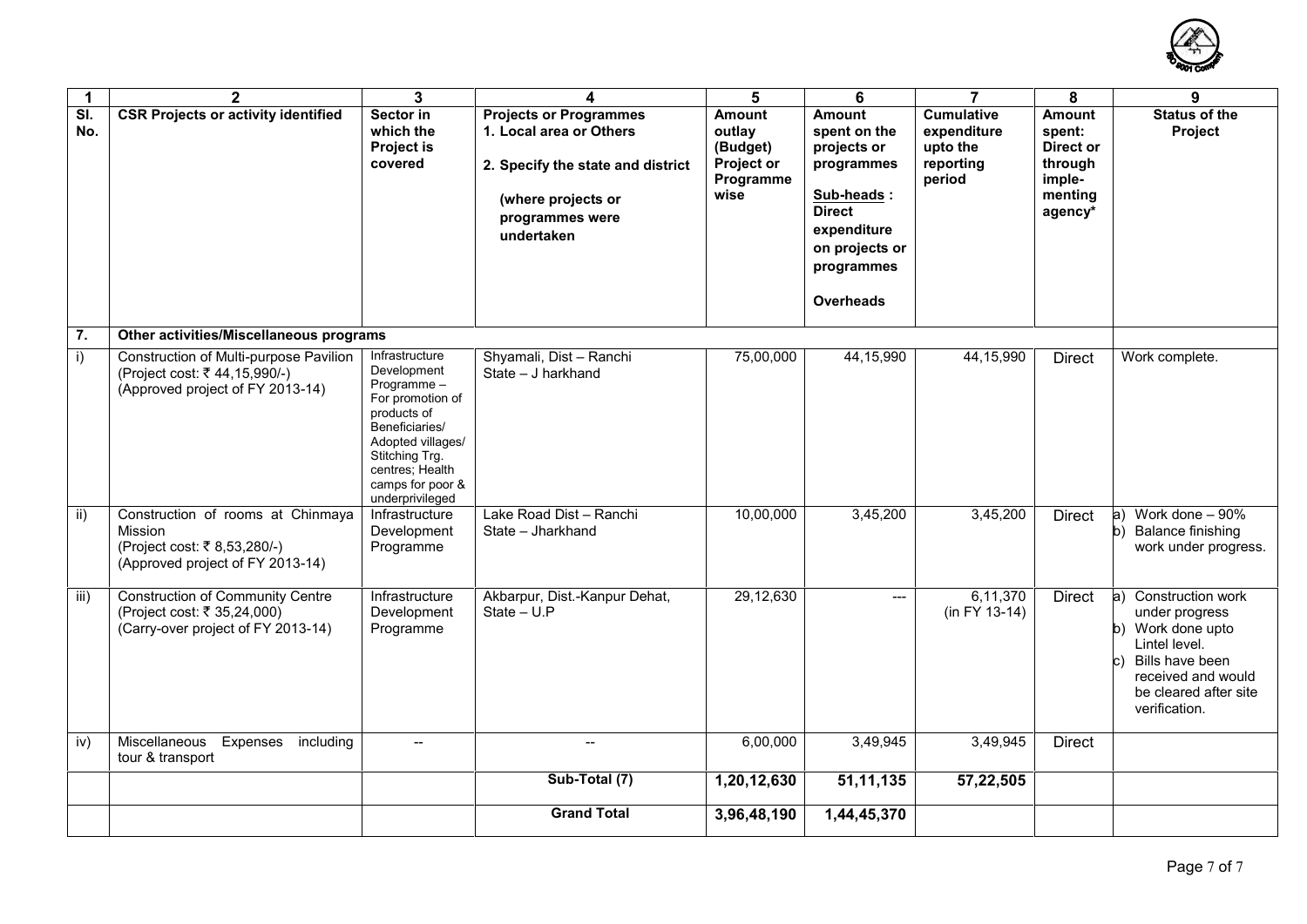

## **MECON LIMITED, RANCHI**

# **CSR & Sustainability Programme**

## **Engineering Progress during the period April, 2014 to March, 2015**

| SI.<br>No. | <b>Activity</b>                                                                                                                                                                       | Engineering Progress (As on: 31/03/2015)                                                                                                                                                                                                                                                                                                                                                                                                           |
|------------|---------------------------------------------------------------------------------------------------------------------------------------------------------------------------------------|----------------------------------------------------------------------------------------------------------------------------------------------------------------------------------------------------------------------------------------------------------------------------------------------------------------------------------------------------------------------------------------------------------------------------------------------------|
| 1.         | <b>Rural Development projects</b>                                                                                                                                                     |                                                                                                                                                                                                                                                                                                                                                                                                                                                    |
| i)         | Construction of Water supply system in adopted village-<br>Pancha (At Village-Bar Toli, Pancha, Dist.-Ranchi)<br>(Approved project cost : ₹10.0 lakhs)                                | a) Engineering started in April'14 and completed in July'14.<br>b) MECON has authorized Gram Sabha for selecting the contractor by competitive bidding<br>(limited tender basis). MECON would be helping the Gram Sabha.<br>c) Gram Sabha has obtained the technical scheme alongwth bill of quantities & cost<br>estimates of water supply system. The same is under scrutiny.<br>d) Ordering is likely to be done in August, 2015 of FY 2015-16. |
| ii)        | Construction of Akhra and construction of Roof slab &<br>finishing work of Community building in adopted village-<br>Pandu Toli, Dist.-Ranchi<br>(Approved project cost : ₹3.1 lakhs) | a) Engineering started in May'14 and completed in July '14.<br>b) MECON has authorized Gram Sabha for selecting the contractor by competitive bidding<br>(limited tender basis). MECON would be helping the Gram Sabha.<br>c) Under tendering stage (By Gram Sabha).<br>d) Ordering is likely to be done in August, 2015 of FY 2015-16.                                                                                                            |
| 2.         | <b>Preventive Healthcare and Drinking Water projects</b>                                                                                                                              |                                                                                                                                                                                                                                                                                                                                                                                                                                                    |
| i)         | Drinking Water facilities in villages/rural areas (Wells/<br>Borewells etc.)<br>(Approved project cost : ₹14.0 lakhs)                                                                 | Engineering complete. Tendering & order placement has been planned to be taken up in 4 <sup>th</sup><br>Quarter of FY 2015-16.                                                                                                                                                                                                                                                                                                                     |
| ii)        | Upgradation of CSR's medical van (by installation of<br>Medical equipment)<br>(Approved project cost : ₹10.0 lakhs)                                                                   | Under procurement process.                                                                                                                                                                                                                                                                                                                                                                                                                         |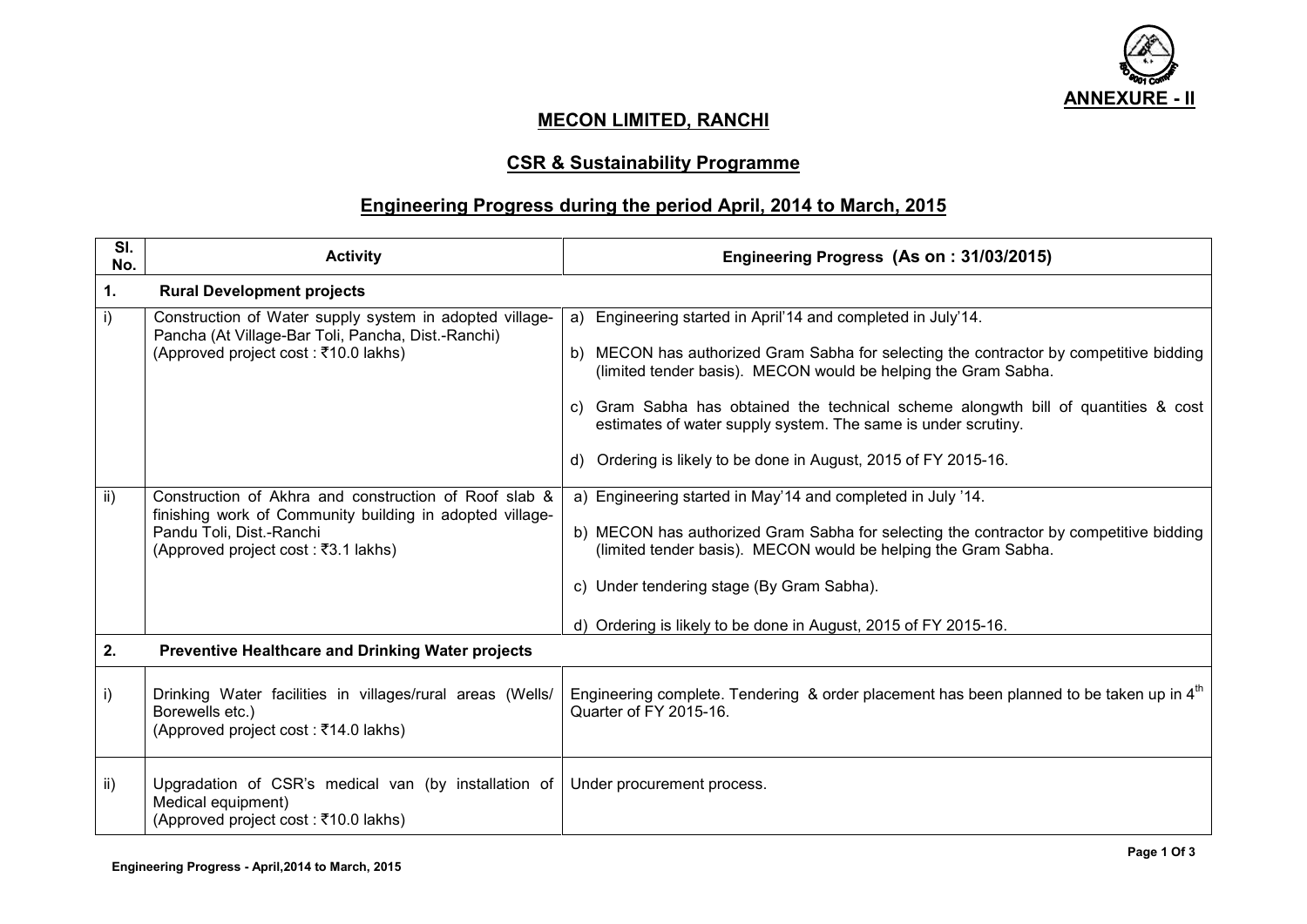

| SI.<br>No. | <b>Activity</b>                                                                                                                                                                        |    | Engineering Progress (As on: 31/03/2015)                                                                                                                    |  |  |  |  |
|------------|----------------------------------------------------------------------------------------------------------------------------------------------------------------------------------------|----|-------------------------------------------------------------------------------------------------------------------------------------------------------------|--|--|--|--|
| 3.         | Education, Employment Enhancing Vocational Skills and Livelihood Enhancement projects                                                                                                  |    |                                                                                                                                                             |  |  |  |  |
| i)         | New Stitching/Embroidery Training Centres (8 nos.) in<br>adopted villages/other villages and at VTI, Shyamali<br>(Approved project cost : ₹1.5 lakhs)                                  | a) | Stitching Training Centre of Vill.- Sungi, Dist - Khunti was inaugurated on 21 <sup>st</sup><br>March, 2015.                                                |  |  |  |  |
|            | (Revised project cost : ₹1.31 lakhs)                                                                                                                                                   | b) | Gram Sabha of following villages have identified suitable local teacher and<br>prospective location and have submitted their details.                       |  |  |  |  |
|            |                                                                                                                                                                                        |    | · Village-Pancha, Taimara, Dist.-Ranchi<br>· Village-Kuchhu, Ormanihi, Dist.-Ranchi                                                                         |  |  |  |  |
|            |                                                                                                                                                                                        | C) | Procurement of stitching machines & stitching materials for Village - Pancha &<br>Kuchhu under progress.                                                    |  |  |  |  |
|            |                                                                                                                                                                                        | d) | The inauguration of the above two centres have been planned for August, 2015<br>of FY 2015-16.                                                              |  |  |  |  |
| ii)        | Computer hardware for training to the Blind Girls of<br>Brajkishore Netraheen Balika Vidayalaya, Ranchi for<br>providing call centre operation<br>(Approved project cost : ₹6.5 lakhs) | a) | Under procurement process.                                                                                                                                  |  |  |  |  |
|            |                                                                                                                                                                                        | b) | Call Centre is expected to start functioning from August, 2015 onwards.                                                                                     |  |  |  |  |
| iii)       | Construction of Dormitory at $2^{nd}$ floor for <b>Blind Girls</b> of<br>Brajkishore Netraheen Balika Vidayalaya, Ranchi                                                               | a) | Engineering completed in December '14.                                                                                                                      |  |  |  |  |
|            | (Approved project cost : ₹20.0 lakhs)                                                                                                                                                  |    | b)<br>Upon starting of Call Centre operation in the existing building, tendering and<br>order placement activity shall be done in August '15 of FY 2015-16. |  |  |  |  |
| iv)        | Construction of Classroom at Pramathanath Madhya<br>Vidyalaya, Ranchi                                                                                                                  | a) | Engineering work completed in February '15.                                                                                                                 |  |  |  |  |
|            | (Approved project cost : ₹8.0 lakhs)                                                                                                                                                   | b) | Ordering done in April '15.                                                                                                                                 |  |  |  |  |